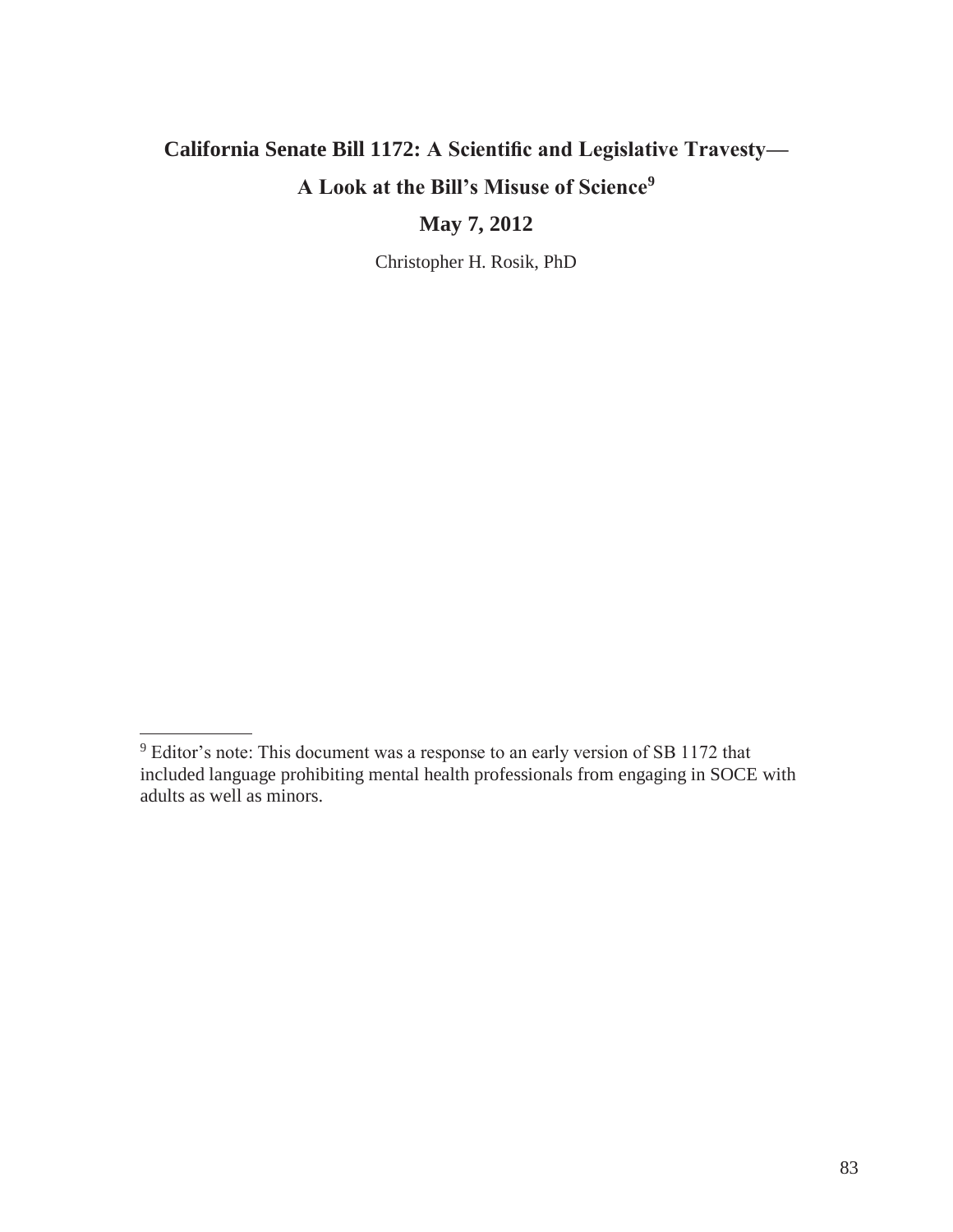California Senate Bill 1172 is a first-of-its-kind legislative effort to usurp the role of professional mental health associations and ban change-oriented psychological care to minors. This legislation assumes that sexual-orientation change efforts (SOCE) constitute a form of family rejection that will likely result in harm.

In reality, however, there is virtually no evidence to support this claim. In fact, the SOCE literature reporting harm among youth is extremely scarce and conducted only with nonrepresentative samples. A single study was used by the bill's supporters to support their claim—and it is remarkable that the authors of SB 1172 could even conceive that this particular study had any relevance to their legislative aims.

Furthermore, National Association for Research and Therapy of Homosexuality (NARTH) clinicians have long advocated that parents with traditional values need not "reject" their child. Parents can be encouraged to love and accept their children, even when they disapprove of their child's sexual lifestyle choices.

Secondarily, SB 1172 will also dictate the content of consent forms in SOCE therapy with adults and will create the threat of legal action against therapists. Despite the existence of a substantial body of research evidence that some clients can change, and the lack of any research showing that harm is likely, clinicians will be required to tell their clients that the therapy they offer has no scientific validity and often results in harm.

While NARTH opposes this bill on many counts (see<http://narth.com/2012/04/> narth-statement-on-california-sb-1172-sexual-orientation-change-efforts/), this legislation is particularly worrisome in its use of scientific research. The bill cites only one study to support its claims—a study that is presumably the most scientifically important research from the perspective of the sponsors of the bill (a group called "California Equity"). The use of a single study as justification to create new civil law can serve to clarify how activist agendas and politicians who are ignorant of research methods can work together to distort science and dictate a particular partisan outcome.

84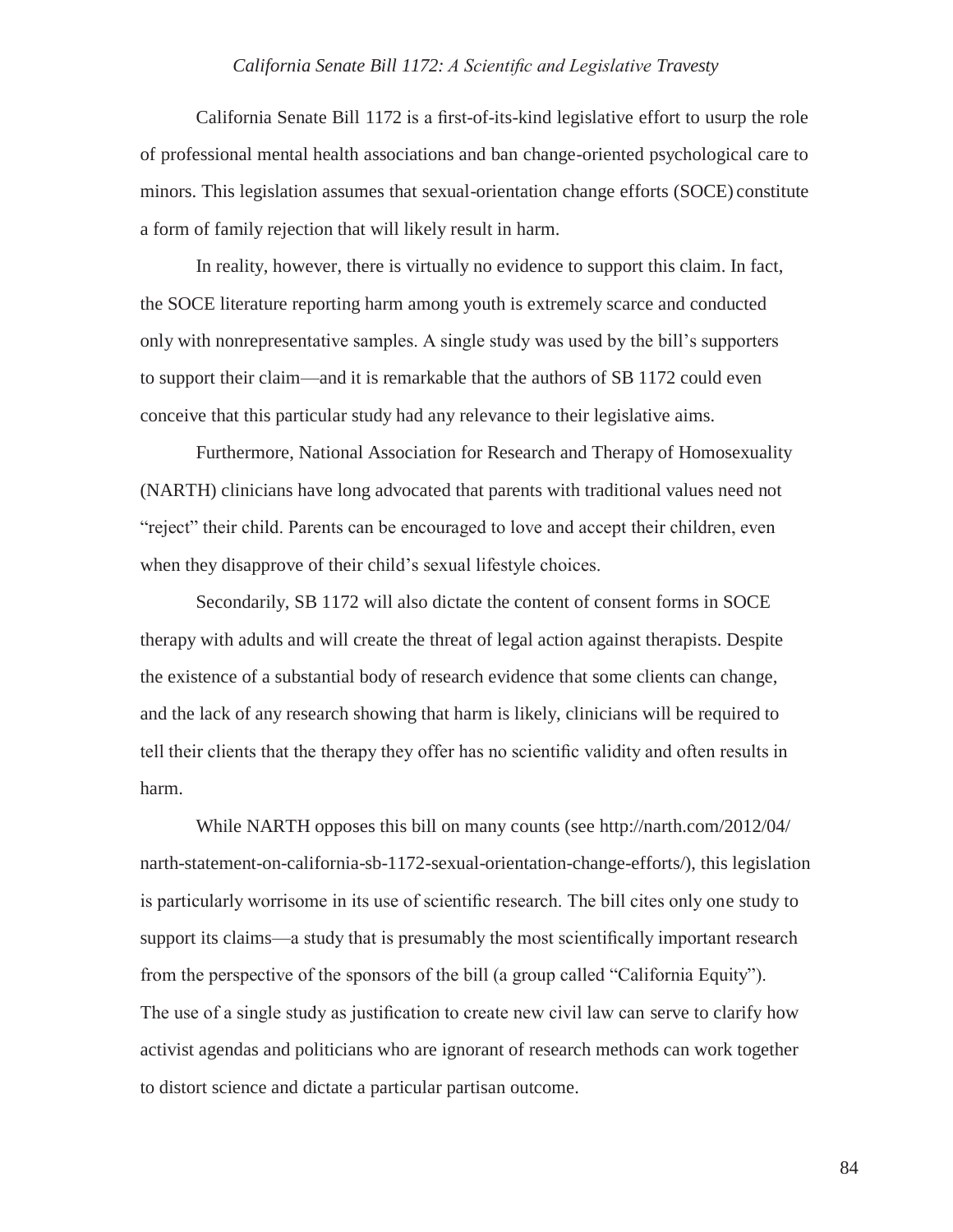In the case of SB 1172, the specific aspect of the bill suited for this analysis regards the effects of SOCE on minors.

# **Claims of SB 1172**

In Section 1, following a laundry list of quotes from professional organizations handpicked to directly or indirectly discourage SOCE, the bill states in item (i):

Minors who experience family rejection based on their sexual orientation face especially serious health risks. In one study, lesbian, gay, and bisexual young adults who reported high levels of family rejection during adolescence were 8.4 times more likely to report having attempted suicide, 5.9 times more likely to report high levels of depression, 3.4 times more likely to use illegal drugs, and 3.4 times more likely to report having engaged in unprotected sexual intercourse compared with peers from families that reported no or low levels of family rejection. This is documented by Caitlin Ryan, et al., in their article entitled Family Rejection as a Predictor of Negative Health Outcomes in White and Latino Lesbian, Gay, and Bisexual Young Adults (2009), 123, Pediatrics, 346.

This is followed by item (j):

California has a compelling interest in protecting the lives and health of lesbian, gay, and bisexual people.

NARTH is clearly on record in its *Practice Guidelines* [\(http://narth.com/2011/12/](http://narth.com/2011/12/) narth-practice-guidelines/) as being very concerned that minors who engage in SOCE and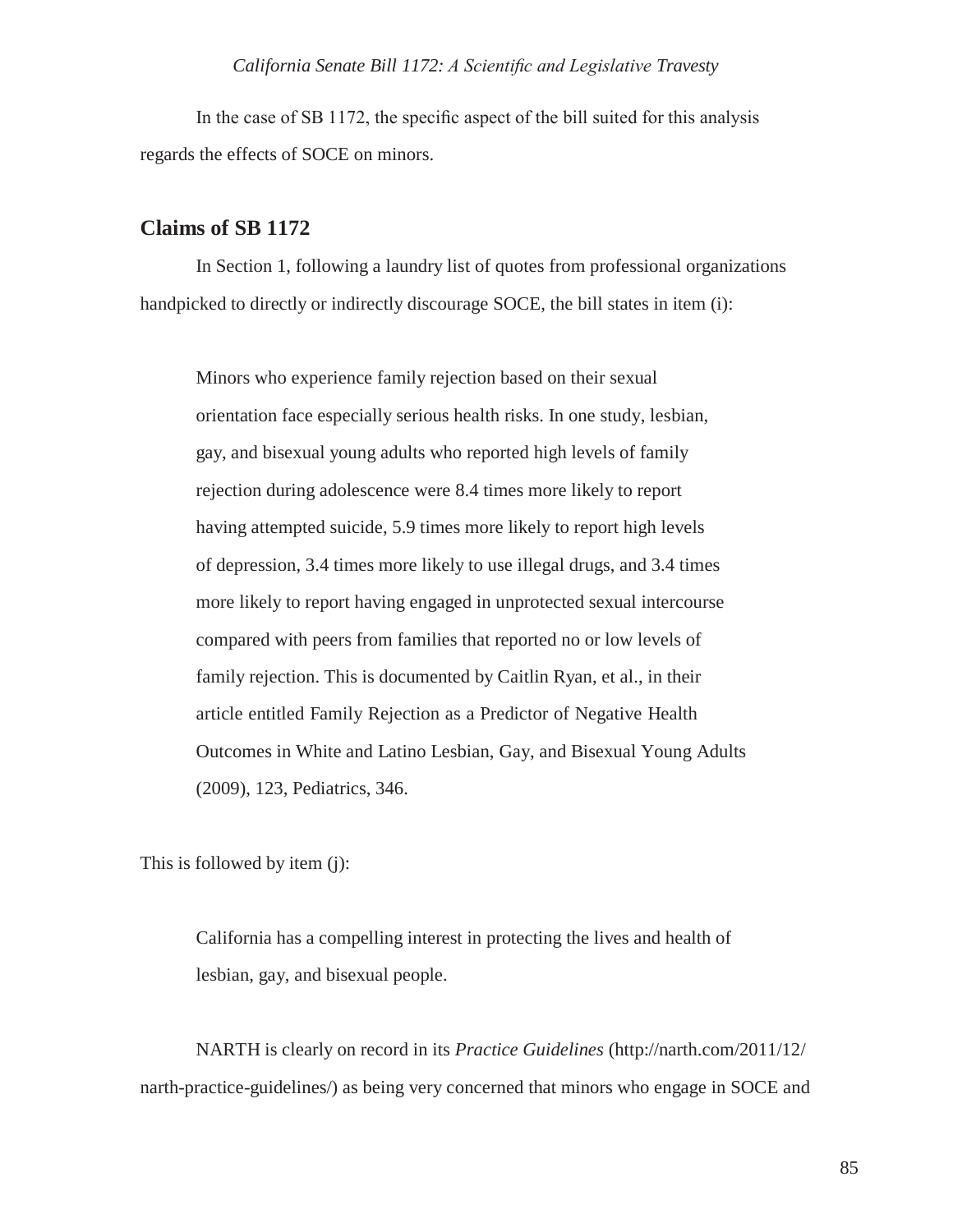the parents who bring them to treatment are provided with a high level of professional care. Such care extensively evaluates the clinical and motivational context of all parties to minimize any risk of harm.

In my own clinical work, I have told several parents upon initial evaluation that their teenage child was not invested in change at that time, and therefore their best path forward was to love their child and keep the lines of communication as open as possible. Yet SB 1172 appears to be engaging in a guilt-by-association argument, whereby SOCE with minors is *by definition a marker of family rejection* that endangers the lives and well-being of these youth.

The rhetoric coming from the office of Senator Ted W. Lieu, who introduced this bill, certainly seems to confirm this assertion (see<http://sd28.senate.ca.gov/> news/2012-04-23-senate-panel-cracks-down-deceptive-sexual-orientation-conversion- %E2%80%98therapies). It asserts, among other things, that:

- "[SOCE] . . . has resulted in much harm, including a number of lesbian, gay, bisexual and transgender youth committing suicide."
- "Some individuals perceived that they had benefited from sexual orientation change therapy, but the *vast majority* of participants perceived that they had been harmed."
- "Sexual orientation change therapies . . . are the types of sham therapies that California law does not protect against for minors."
- "These bogus [SOCE] efforts have led in some cases to patients later committing suicide, as well as severe mental and physical anguish. This is junk science and it must stop."

These quotes, not to mention the greater content of the bill, make it painfully obvious that the sponsors of this legislation believe that licensed clinicians who engage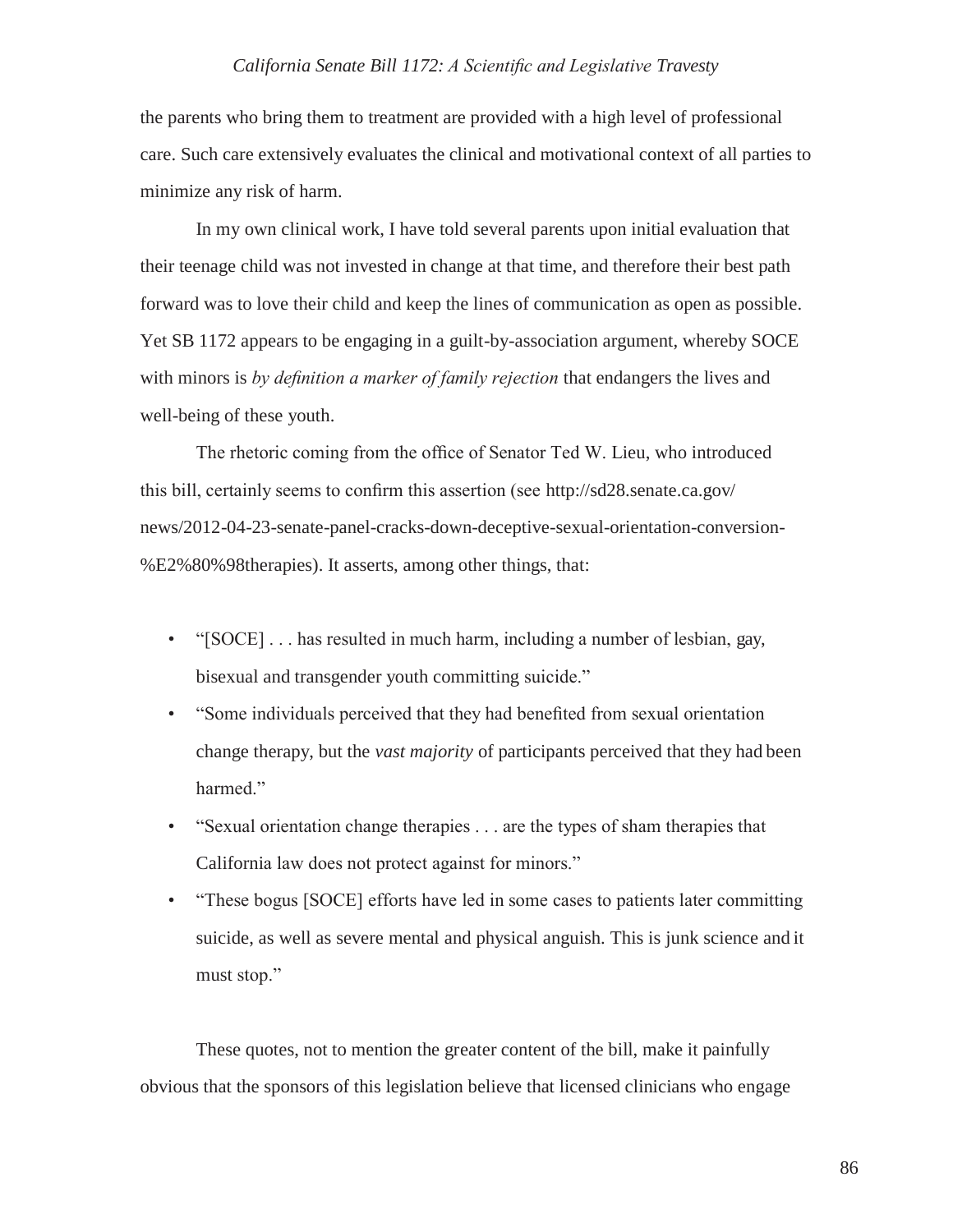in SOCE are placing significant numbers of their minor clients in serious physical and psychological danger.

To bolster their case with research, the sponsors cite a study by Ryan, Huebner, Diaz, and Sanchez (2009) in the respected journal *Pediatrics* that provides the genuinely sobering statistics noted above. But does this study really support the bill's implication that SOCE constitutes a form of family rejection that results in increased risk of negative health outcomes for minors? To answer this question, it's imperative to take a closer look at the actual research.

## **Methodological Analysis of Ryan et al. (2009)**

In order to provide a certain degree of objectivity to this analysis, I will refer to the standards for conducting research outlined in the *Report of the American Psychological Association Task Force on Appropriate Therapeutic Responses to Sexual Orientation* (2009). Keep in mind that these are the standards that the APA used in its report to justify the nearly complete dismissal of the vast body of research literature supporting the effectiveness of SOCE. Thus, it is appropriate and highly relevant to examine the Ryan et al. (2009) study through the APA's own analytical lens, since in this instance research is being cited not to support, but rather to ban, SOCE.

*Sampling issues*. The Ryan et al. (2009) study described its sample procedure as one of "participatory research" whereby the researchers "advised at all stages . . . the population of interest (LGB adolescents, young adults, and family members), as well as health care providers, teachers, and advocates" (p. 347). However, as the APA report (2009) noted, "Knowing that one is being studied and what the experimenter hopes to find can heighten people's tendencies to self-report in socially desirable ways and in ways that please the experimenter" (p. 32).

This same standard of avoiding potential demand characteristics was clearly violated in the Ryan et al. (2009) study, where "providers, youth, and family members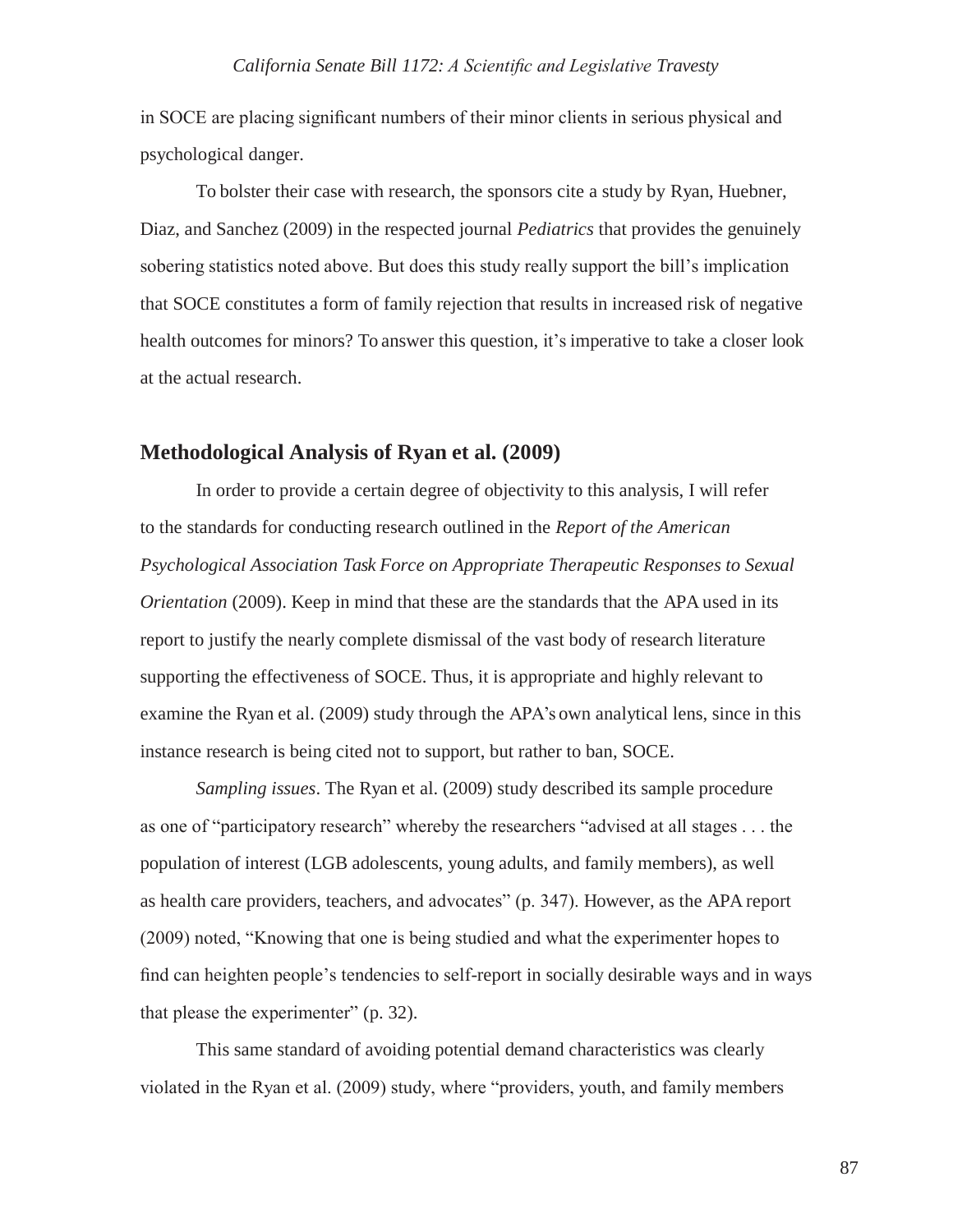met regularly with the research team to provide guidance on all aspects of the research, including methods, recruitment, instrumentation, analysis, coding, materials development, and dissemination and application of findings" (p. 347).

*Recruitment issues*. Ryan et al. (2009) described their procedure for recruitment of participants as follows:

Participants were recruited conveniently from 249 LGB venues within 100 miles from our office. Half of the sites were community and social organizations that serve LGB young adults, and half were from clubs and bars serving this group. Bilingual recruiters conducted venue-based recruitment from bars and clubs and contacted each agency to access all young adults who use their services. (p. 347)

A main methodological critique of the SOCE literature offered by the APA report (2009) concerned the limitations of convenience sampling. The task force that authored the report (2009) warned that "additionally, study respondents are often invited to participate in these studies by [therapists] who are proponents of SOCE, introducing unknown selection biases into the recruitment process" (p. 34). Furthermore, the APA observed that since "study recruiters were open proponents of the techniques under scrutiny, it cannot be assumed that the recruiters sought to encourage the participation of those individuals whose experiences ran counter to their own view of the value of these approaches" (p. 34).

Although the Ryan et al. (2009) study had an admittedly different focus than the APA report (family rejection of LGB young adults versus outcomes of SOCE), the APA's warnings are relevant here: selection bias in recruitment is certainly a plausible risk. While it no doubt appears probable that LGB youth face higher risks of family rejection that can contribute to negative health consequences, Ryan et. al.'s recruitment methods make their findings unreliable for generalization to LGB youth as a whole and provide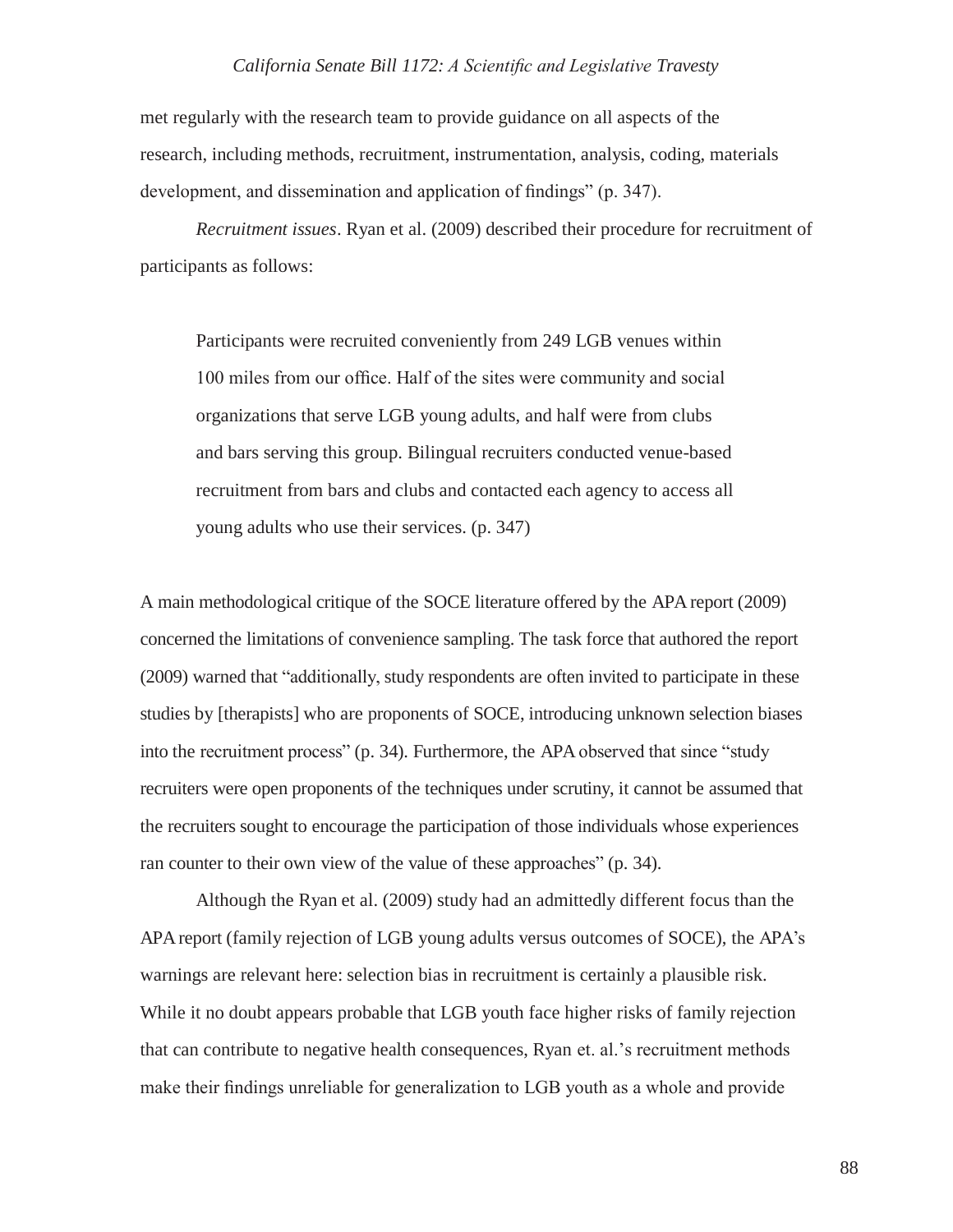no scientifically relevant information for assessing perceptions of family rejection among SOCE minor clients. In fact, SOCE-related family rejection experiences were not even assessed in Ryan et al.'s study.

Generalization difficulties are also created by the sample composition of Ryan et al. (2009). The sample is limited to young adult non-Latino and Latino LGB persons. The APA report (2009) noted that research on SOCE has "limited applicability to non-Whites, youth, or women" (p. 33), further stating, "No investigations are of children and adolescents exclusively, although adolescents are included in a very few samples" (p. 33). This means that even had Ryan and colleagues assessed for SOCE backgrounds among participants, it would be inappropriate to generalize their findings in a manner that would cast aspersions on all SOCE experiences of minors—which, again, is precisely what SB 1172 is determined to do.

The SOCE literature pertaining to harm among youth is extremely scarce and is conducted only with nonrepresentative samples. I am unaware of any studies assessing specifically for family rejection among SOCE with minors. This may be why the authors of SB 1172 had to set aside all pretensions of scientific restraint in their citation of Ryan et al. (2009).

*Measurement issues.* Finally, the inapplicability of Ryan et al. (2009) as demonstrable support for SB 1172 can be questioned on measurement grounds as well. The APA task force (2009) severely critiqued the SOCE research on measurement grounds, observing that "overreliance on self-report measures and/or measures of unknown validity and reliability is common" (p. 31). Even more to the point, "people find it difficult to recall and report accurately on feelings, behaviors, and occurrences from long ago, and with the passage of time, will often distort the frequency, intensity, and salience of things they are asked to recall" (p. 29).

It appears that these cautions could equally apply to the Ryan et al. (2009) study, since participants averaged just under twenty-three years of age—in other words,

89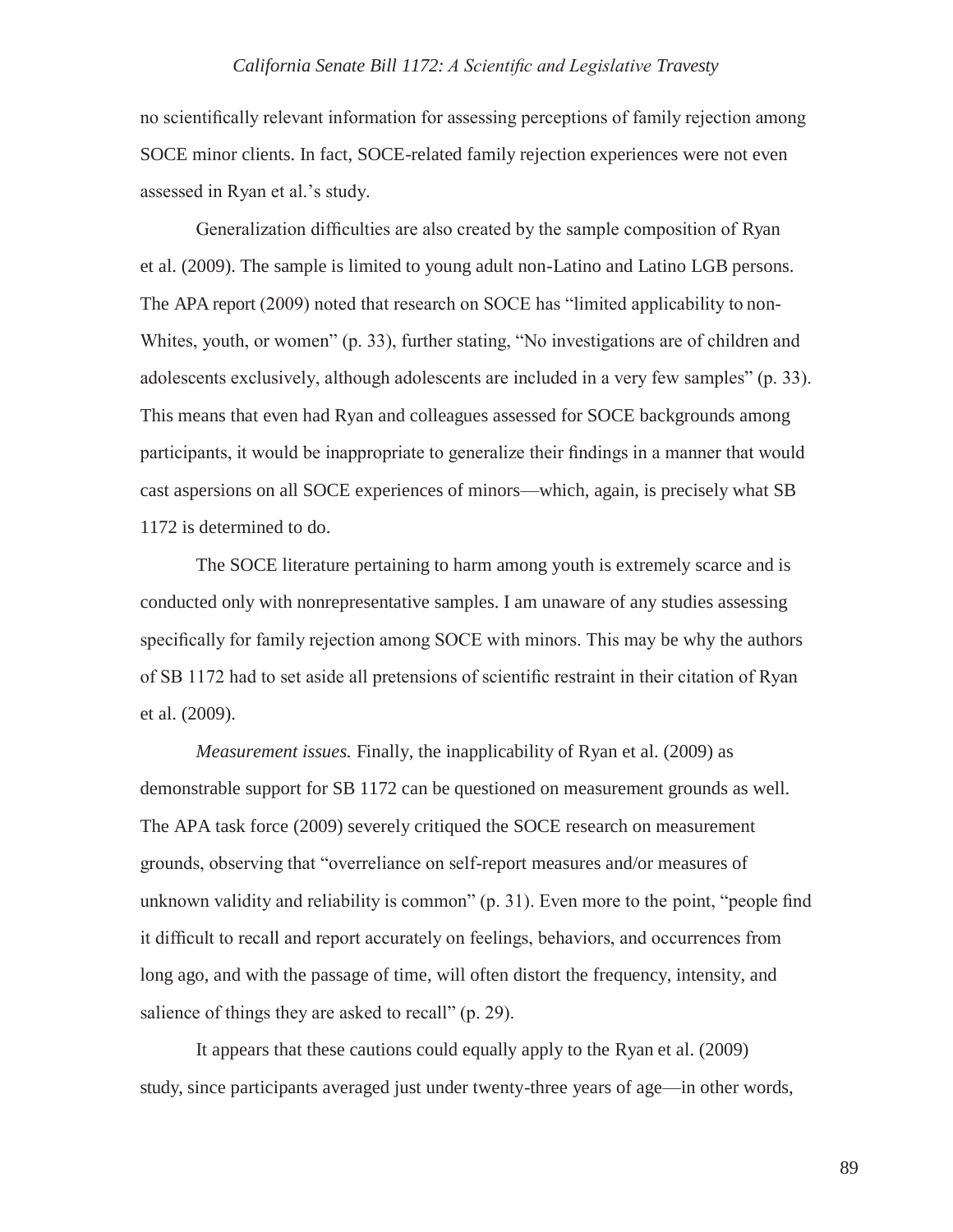they were recalling experiences that occurred on average three to ten years earlier. Furthermore, psychometric information on reliability and validity was not provided by Ryan et al. for some of the measures they developed (for example, substance use and abuse and sexually risky behavior).

In addition, Ryan et al. (2009) acknowledge that "given the cross-sectional nature of this study, we caution against making cause-effect interpretations from these findings" (p. 351). Presumably, this caution alone should have been enough to prevent the authors of SB 1172 from employing the Ryan study. Even had the study findings been generalizable, they would have not been able to indicate whether SOCE caused the negative health outcomes or if youth with negative health markers disproportionately sought SOCE.

Other problematic aspects of Ryan et al.'s (2009) construct development include the dangers of losing important interpretive information by dichotomizing continuous variables, the limitations of using perceptions of family rejection (such as being blamed by a parent) versus objectively verifiable variables (such as registration at a homeless shelter), and the lack of a measure of impression management.

The question is not why the designers of SB 1172 failed to report such limitations of the Ryan study. Rather, it is how the authors could even conceive that this research had relevance to their legislative aims.

## **SB 1172: A Legislative Solution in Search of a Clinical Problem**

This analysis of the science behind SB 1172's intention to ban SOCE to minors should in no way be construed to imply that psychological injury does not occur from family rejection for some GLB youth. NARTH clinicians share a concern for the welfare of GLB youth and therefore take great care to determine if coercive influences are implicated when minors present for SOCE. While some opponents no doubt view SOCE with minors *by definition* as reflecting family rejection, there is no data to back up this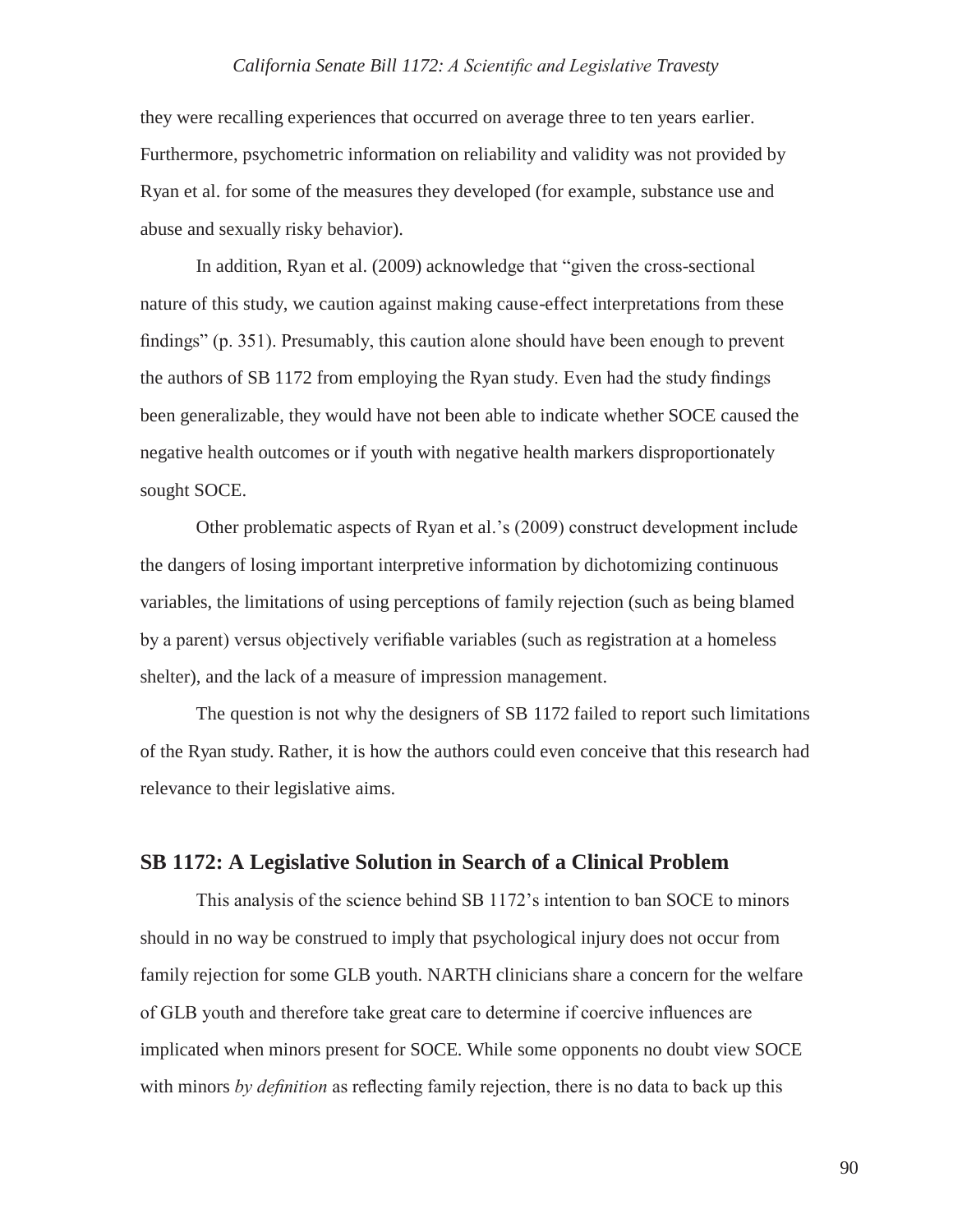claim, and the experience of NARTH professionals is that parents can be assisted to love and accept their child without having to sacrifice their traditional values regarding sexual expression.

My intent in this brief investigation of the Ryan et al. (2009) study through the lens of the methodological standards of the APA report (2009) is simply to demonstrate how science appears to have been hijacked in the service of concocting an authoritativesounding link between SOCE, family rejection, and negative health outcomes.

Based on this analysis, there appears to be no scientific grounds for referencing the Ryan et al. (2009) study as justification for a ban on SOCE to minors. The study's findings, while likely reflecting some underlying connection between family rejection and mental health outcomes, are not reliable and have no scientific justification for being generalized to minors who engage in SOCE with licensed therapists. It is troubling that SB 1172 would utilize Ryan et al.'s work when the internal and external validity limitations of the study make such claims profoundly misguided, as underscored by the APA task force that authored the report (2009). SB 1172 therefore supports its attempt to ban SOCE for minors with a study that cannot be generalized. Additionally, its authors cherry-picked citations from several mental health associations, *none of which* have banned SOCE with minors.

By way of conclusion, it needs to be pointed out that an unmistakable implication of SB 1172 is that the California licensing agencies and mental health associations are so derelict in their protection of GLB youth that politicians must step in and do their work for them. How else should we understand the complete absence of licensure revocations or membership suspensions among California therapists who provide SOCE when suicides and severe mental and physical anguish are so presumably widespread among GLB youth and attributable to this form of psychological care? Either these agencies and professional associations are incredibly negligent and inept, or SB 1172 is an ideological agenda masquerading as a legislative solution to a clinical problem that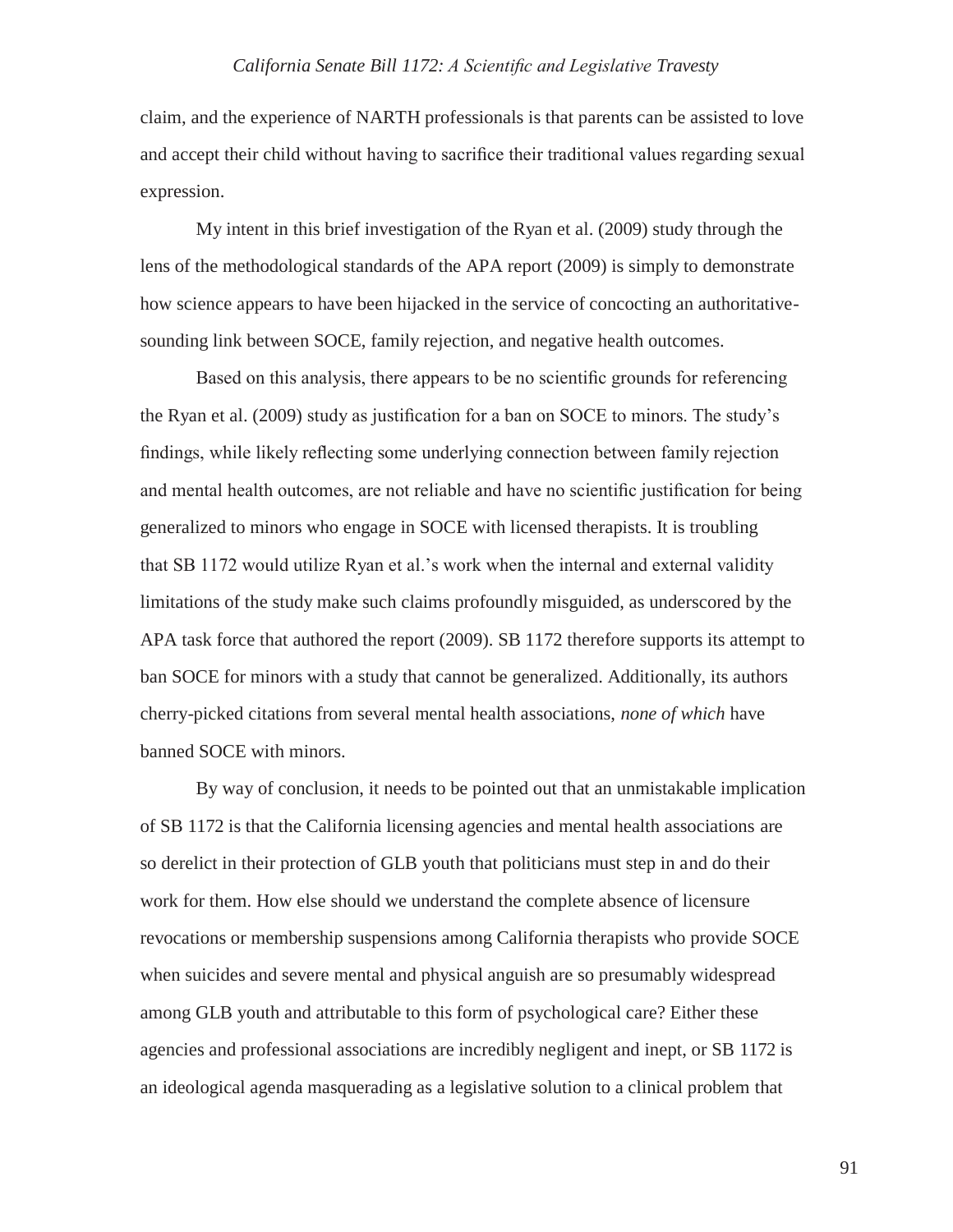simply does not exist. Citing research that cannot be generalized and making professional pronouncements in the absence of censorious actions against SOCE professionals cannot, by any reasonable measure, provide sufficient justification for the ban on SOCE with minors that SB 1172 sponsors seek.